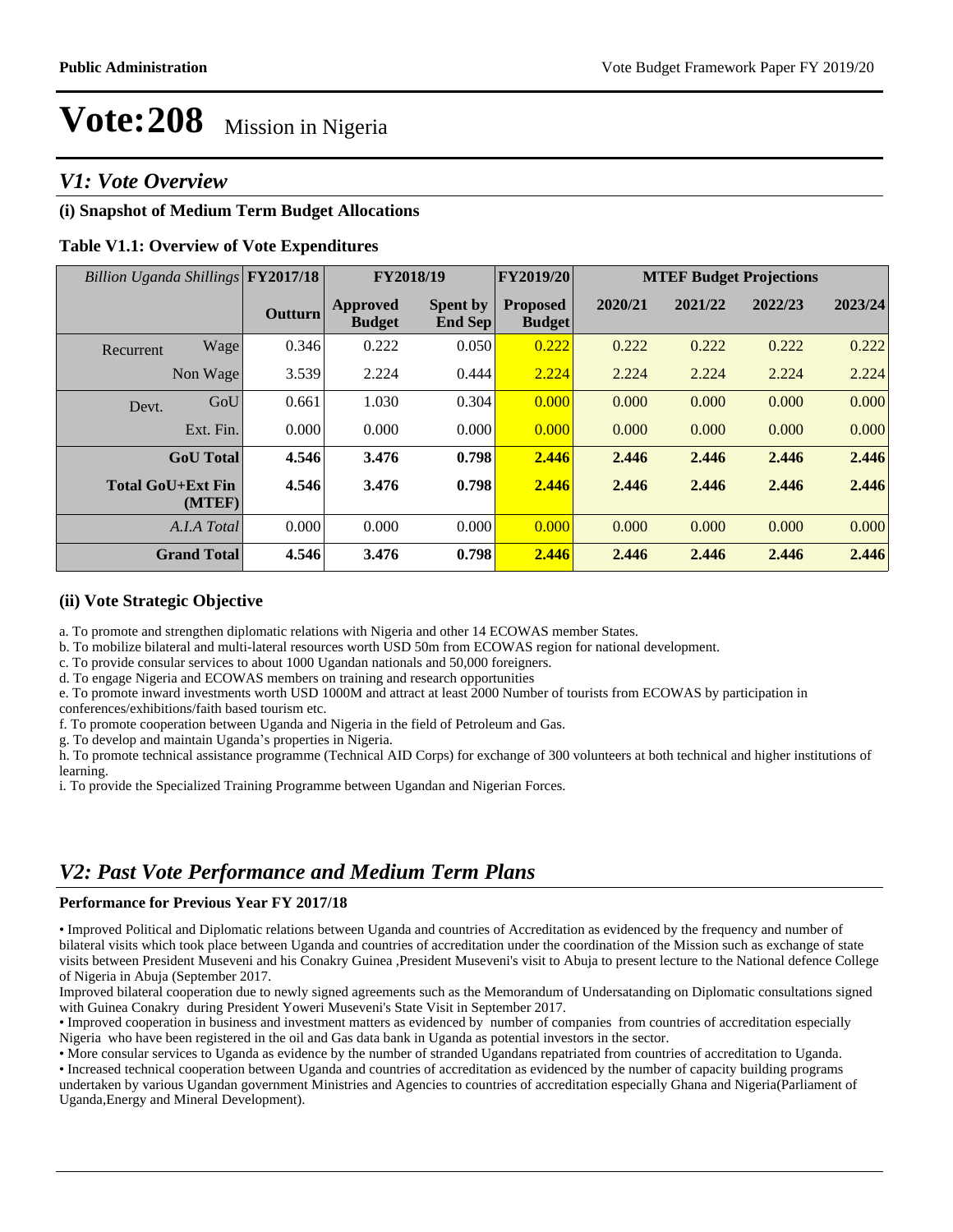#### **Performance as of BFP FY 2018/19 (Performance as of BFP)**

Bilateral cooperation for the enhanced through of credentials by the Head of Mission and securing commitments, to explore avenues for more cooperation.

- more businessmen, tourists and foreign students attracted.
- more Ugandans facilitated with emergency travel certificates to travel back home.
- More people from countries visiting Uganda issued with visas.

- more capacity building programmes especially in the Oil and Gas Pipeline management by the Ministries of Energy of Uganda and Nigeria undertaken under the coordination of the Mission.

- The making of the architectural design for the proposed chancery building commenced.

- New representation for the Head of Mission purchased.

#### **FY 2019/20 Planned Outputs**

- To conclude at least 5 new agreements.

- To attract USD 100 million worth of inward investments.
- To coordinate implementation of the agreed and signed Bilateral activities such the JPC in the Equatorial guinea.
- to attract at least 50000 tourists arrivals.

- to ensure the registration of he Uganda-Nigeria chamber of commerce and induct y is completed to promote trade and investment (USD 100 million per year).

to promote bilateral engagements and exchange programmes to increase tourist arrivals to 5000 er year.

- to work with Universities hosting Nigerian students in Uganda to hold exhibitions to attract 1000 additional students every year.

- to commence the construction phase of the proposed Chancery building.

#### **Medium Term Plans**

To triple the number of bilateral agreements concluded with countries of accreditation from 5 to at least 13.

- To attract USD 300 million worth of investments.
- Triple Non Tax Revenue Collection.
- To attract 1500 tourists arrivals.
- To attract 900 voluntary lecturers.
- Complete the construction of the Chancery building.

#### **Efficiency of Vote Budget Allocations**

The budget allocation ceilings for Abuja do not reflect the mandate of the mission which covers 16 countries.Most of the allocation is spent on fixed costs such as rent and salaries leaving shortage for other activities such as promotion of commercial diplomacy.

#### **Vote Investment Plans**

- Development of Uganda Land in Abuja
- Representation car for the Deputy Head of mission
- Construction of the Chancery Building.
- Renovation of the Official Residence
- Purchase/replacement of Furniture for staff,Chancery and ICT Equipment s/Office Computers.

#### **Major Expenditure Allocations in the Vote for FY 2019/20**

- Mission Staff Salaries
- Foreign Service allowances and education
- Rent expenses
- Medical expenses

#### **V3: PROGRAMME OUTCOMES, OUTCOME INDICATORS AND PROPOSED BUDGET ALLOCATION**

#### **Table V3.1: Programme Outcome and Outcome Indicators**

**Vote Controller:**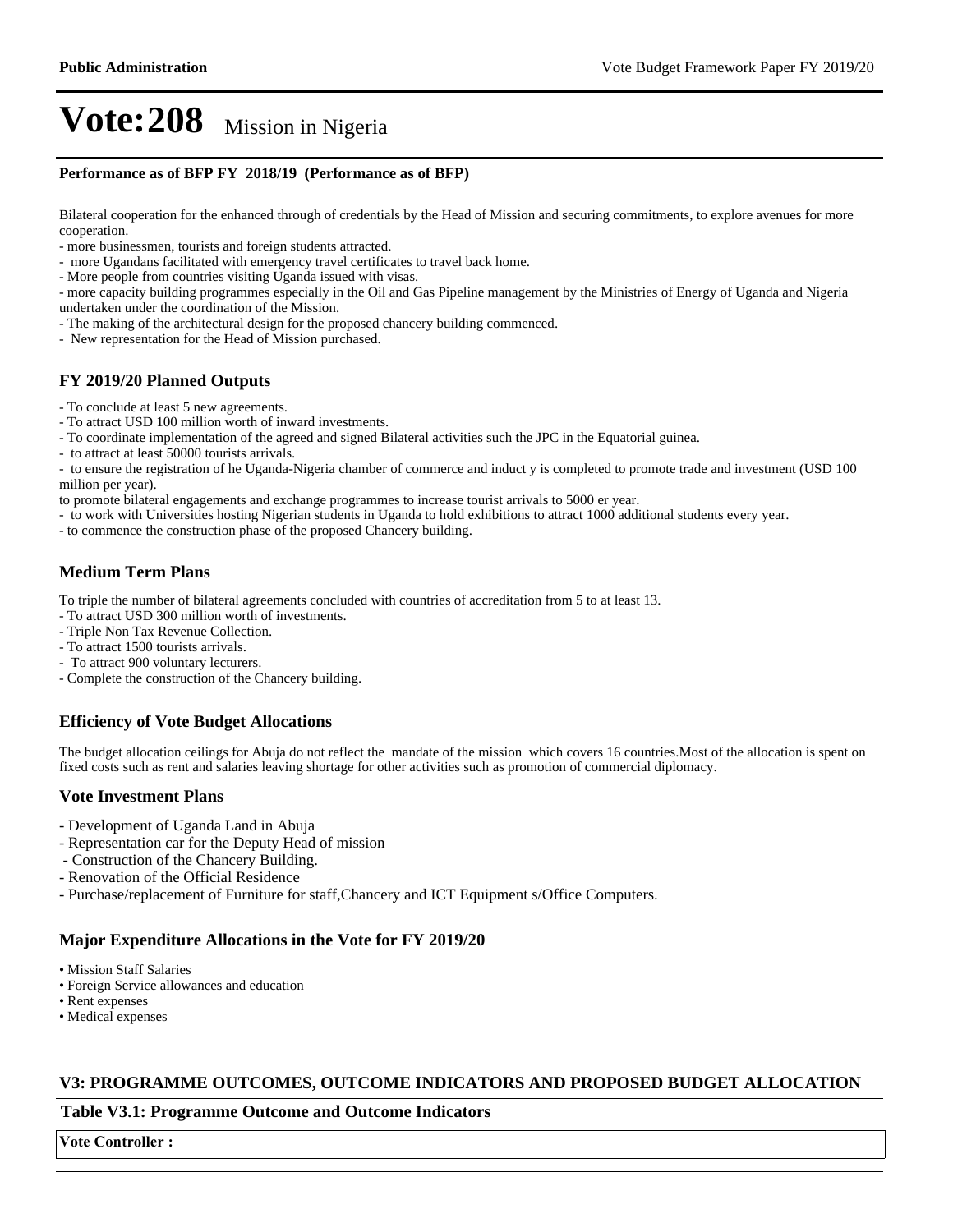| <b>Programme:</b>                                                                                                                                                                                | <b>52 Overseas Mission Services</b>                                                                                                                                                                                                                                                                                                                                                                                                                             |  |  |  |  |                          |  |  |
|--------------------------------------------------------------------------------------------------------------------------------------------------------------------------------------------------|-----------------------------------------------------------------------------------------------------------------------------------------------------------------------------------------------------------------------------------------------------------------------------------------------------------------------------------------------------------------------------------------------------------------------------------------------------------------|--|--|--|--|--------------------------|--|--|
| <b>Programme Objective:</b>                                                                                                                                                                      | - Promote Uganda's Tourism, Foreign Direct Investment (FDI), Promote Ugandan exports and Promotion<br>of Education. -Mobilize bilateral and multilateral resources for development, -Promote technical<br>cooperation -Mobilise technical Volunteers/Lecturers -Search for scholarships/training opportunities for<br>Ugandans -provide consular services mobilise the Ugandan diaspora for Development Strengthen the<br>institutional capacity of the Mission |  |  |  |  |                          |  |  |
| <b>Responsible Officer:</b>                                                                                                                                                                      |                                                                                                                                                                                                                                                                                                                                                                                                                                                                 |  |  |  |  |                          |  |  |
|                                                                                                                                                                                                  | <b>Accounting Officer</b>                                                                                                                                                                                                                                                                                                                                                                                                                                       |  |  |  |  |                          |  |  |
| <b>Programme Outcome:</b>                                                                                                                                                                        | Enhanced National security Development, the county's image abroad and welbeing of Ugandans                                                                                                                                                                                                                                                                                                                                                                      |  |  |  |  |                          |  |  |
|                                                                                                                                                                                                  | <b>Sector Outcomes contributed to by the Programme Outcome</b>                                                                                                                                                                                                                                                                                                                                                                                                  |  |  |  |  |                          |  |  |
| 1. Improved regional and International Relations                                                                                                                                                 |                                                                                                                                                                                                                                                                                                                                                                                                                                                                 |  |  |  |  |                          |  |  |
|                                                                                                                                                                                                  | <b>Performance Targets</b>                                                                                                                                                                                                                                                                                                                                                                                                                                      |  |  |  |  |                          |  |  |
| 2017/18<br>2018/19<br>2019/20<br>2020/21<br><b>Programme Performance Indicators (Output)</b><br><b>Baseline</b><br><b>Base year</b><br>Actual<br><b>Target</b><br><b>Target</b><br><b>Target</b> |                                                                                                                                                                                                                                                                                                                                                                                                                                                                 |  |  |  |  | 2021/22<br><b>Target</b> |  |  |
| 5<br>• number of cooperation frameworks negotiated »<br>10<br>and concluded                                                                                                                      |                                                                                                                                                                                                                                                                                                                                                                                                                                                                 |  |  |  |  | 13                       |  |  |

### **Table V3.2: Past Expenditure Outturns and Medium Term Projections by Programme**

| Billion Uganda shillings            | 2017/18        | 2018/19                                   |        | 2019-20                          |         |         | <b>MTEF Budget Projections</b> |         |
|-------------------------------------|----------------|-------------------------------------------|--------|----------------------------------|---------|---------|--------------------------------|---------|
|                                     | <b>Outturn</b> | <b>Approved Spent By</b><br><b>Budget</b> | End O1 | <b>Proposed</b><br><b>Budget</b> | 2020-21 | 2021-22 | 2022-23                        | 2023-24 |
| Vote: 208 Mission in Nigeria        |                |                                           |        |                                  |         |         |                                |         |
| <b>52 Overseas Mission Services</b> | 4.546          | 3.476                                     | 0.798  | 2.446                            | 2.446   | 2.446   | 2.446                          | 2.446   |
| <b>Total for the Vote</b>           | 4.546          | 3.476                                     | 0.798  | 2.446                            | 2.446   | 2.446   | 2.446                          | 2.446   |

#### **V4: SUBPROGRAMME PAST EXPENDITURE OUTTURNS AND PROPOSED BUDGET ALLOCATIONS**

### **Table V4.1: Past Expenditure Outturns and Medium Term Projections by SubProgramme**

| Billion Uganda shillings                       | 2017/18        | FY 2018/19            |                                          | 2019-20                          | <b>Medium Term Projections</b> |         |         |         |
|------------------------------------------------|----------------|-----------------------|------------------------------------------|----------------------------------|--------------------------------|---------|---------|---------|
|                                                | Outturn Budget | <b>Approved</b> Spent | $\mathbf{B}\mathbf{y}$<br><b>End Sep</b> | <b>Proposed</b><br><b>Budget</b> | 2020-21                        | 2021-22 | 2022-23 | 2023-24 |
| <b>Programme: 52 Overseas Mission Services</b> |                |                       |                                          |                                  |                                |         |         |         |
| 01 Headquarters Abuja                          | 3.885          | 2.446                 | 0.494                                    | 2.446                            | 2.446                          | 2.446   | 2.446   | 2.446   |
| 0401 Strengthening Mission in Nigeria          | 0.661          | 1.030                 | 0.304                                    | 0.000                            | 0.000                          | 0.000   | 0.000   | 0.000   |
| <b>Total For the Programme: 52</b>             | 4.546          | 3.476                 | 0.798                                    | 2.446                            | 2.446                          | 2.446   | 2.446   | 2.446   |
| <b>Total for the Vote: 208</b>                 | 4.546          | 3.476                 | 0.798                                    | 2.446                            | 2.446                          | 2.446   | 2.446   | 2.446   |

#### **Table V4.2: Key Changes in Vote Resource Allocation**

| Major changes in resource allocation over and above the<br>previous financial year | Justification for proposed Changes in Expenditure and<br><b>Outputs</b> |  |  |  |  |
|------------------------------------------------------------------------------------|-------------------------------------------------------------------------|--|--|--|--|
| Vote :208 Mission in Nigeria                                                       |                                                                         |  |  |  |  |
| Programme: 52 Mission in Nigeria                                                   |                                                                         |  |  |  |  |
| <b>Output: 72 Government Buildings and Administrative Infrastructure</b>           |                                                                         |  |  |  |  |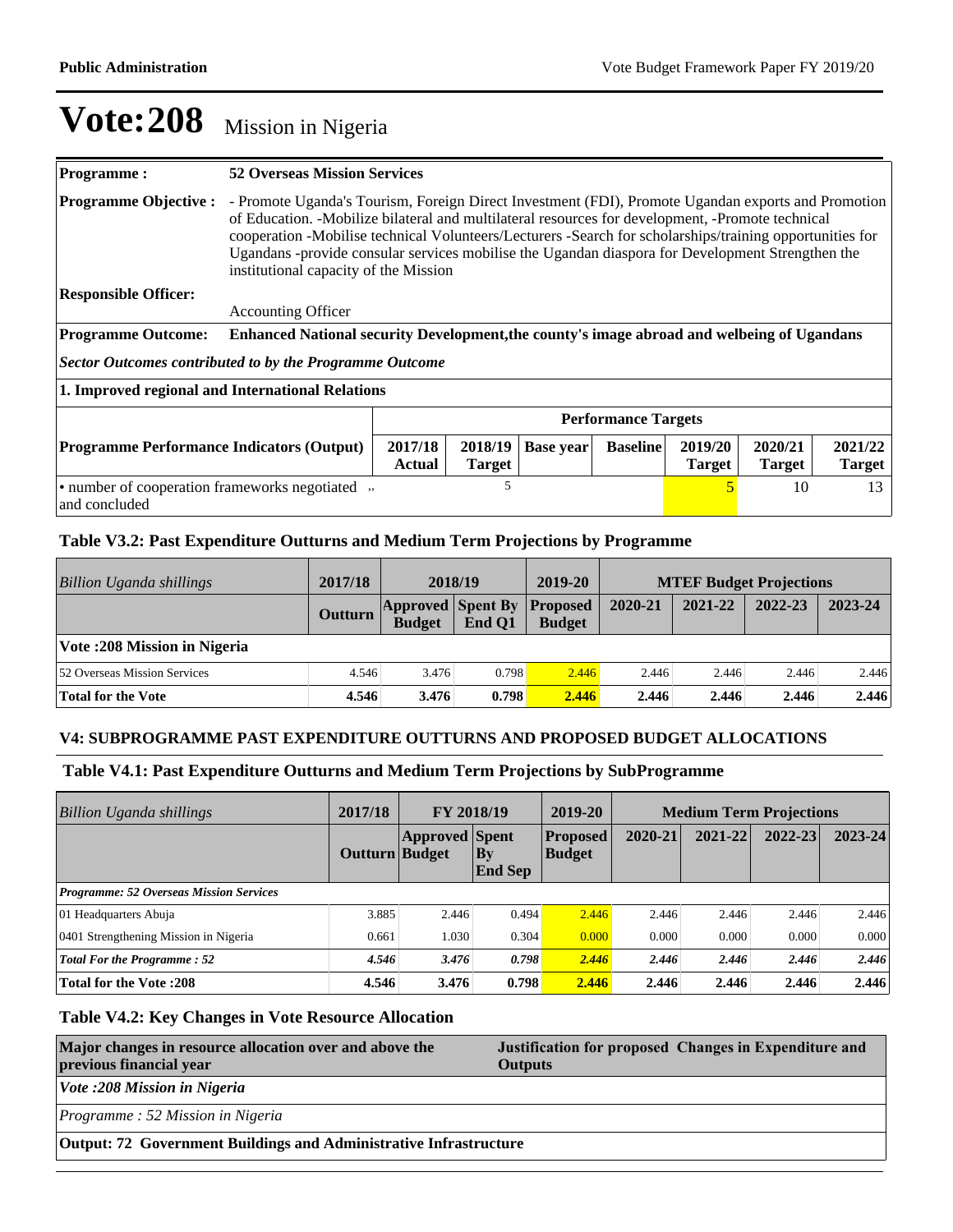| Change in Allocation (UShs Bn):                                     | (0.640) | No budget allocated for FY 2019-2020 |  |  |  |  |  |
|---------------------------------------------------------------------|---------|--------------------------------------|--|--|--|--|--|
| Output: 75 Purchase of Motor Vehicles and Other Transport Equipment |         |                                      |  |  |  |  |  |
| Change in Allocation (UShs Bn):                                     | (0.300) | No budget allocated for FY 2019-2020 |  |  |  |  |  |
| Output: 76 Purchase of Office and ICT Equipment, including Software |         |                                      |  |  |  |  |  |
| Change in Allocation (UShs Bn):                                     | (0.010) | No budget allocated for FY 2019-2020 |  |  |  |  |  |
| <b>Output: 78 Purchase of Furniture and fictures</b>                |         |                                      |  |  |  |  |  |
| Change in Allocation (UShs Bn):                                     | (0.080) | No budget allocated for FY 2019-2020 |  |  |  |  |  |

#### **Table V4.3: Major Capital Investment (Capital Purchases outputs over 0.5Billion)**

| FY 2018/19                                                        | FY 2019/20 |                                                    |                                            |  |  |  |  |
|-------------------------------------------------------------------|------------|----------------------------------------------------|--------------------------------------------|--|--|--|--|
| <b>Appr. Budget and Planned Outputs</b>                           |            | <b>Expenditures and Achievements</b><br>by end Sep | <b>Proposed Budget and Planned Outputs</b> |  |  |  |  |
| Vote 208 Mission in Nigeria                                       |            |                                                    |                                            |  |  |  |  |
| Programme: 52 Overseas Mission Services                           |            |                                                    |                                            |  |  |  |  |
| Project: 0401 Strengthening Mission in Nigeria                    |            |                                                    |                                            |  |  |  |  |
| Output: 72 Government Buildings and Administrative Infrastructure |            |                                                    |                                            |  |  |  |  |
| Construction of chancery Building                                 |            | Designing in progress.                             |                                            |  |  |  |  |
| <b>Total Output Cost(Ushs</b><br>Thousand):                       | 0.640      | 0.015                                              | 0.000                                      |  |  |  |  |
| Gou Dev't:                                                        | 0.640      | 0.015                                              | 0.000                                      |  |  |  |  |
| Ext Fin:                                                          | 0.000      | 0.000                                              | 0.000                                      |  |  |  |  |
| $A.I.A$ :                                                         | 0.000      | 0.000                                              | 0.000                                      |  |  |  |  |

## *V5: VOTE CHALLENGES FOR 2019/20 AND ADDITIONAL FUNDING REQUESTS*

#### **Vote Challenges for FY 2019/20**

Under funding of the Mission.

- Unstable exchange rates
- Inflation and rising of cost of living

- Under staffing.

#### **Table V5.1: Additional Funding Requests**

| Additional requirements for funding and outputs in 2019/20 | Justification of requirement for additional outputs and<br>funding |
|------------------------------------------------------------|--------------------------------------------------------------------|
| Vote: 208 Mission in Nigeria                               |                                                                    |
| <b>Programme : 52 Overseas Mission Services</b>            |                                                                    |
| <b>OutPut : 01 Cooperation frameworks</b>                  |                                                                    |